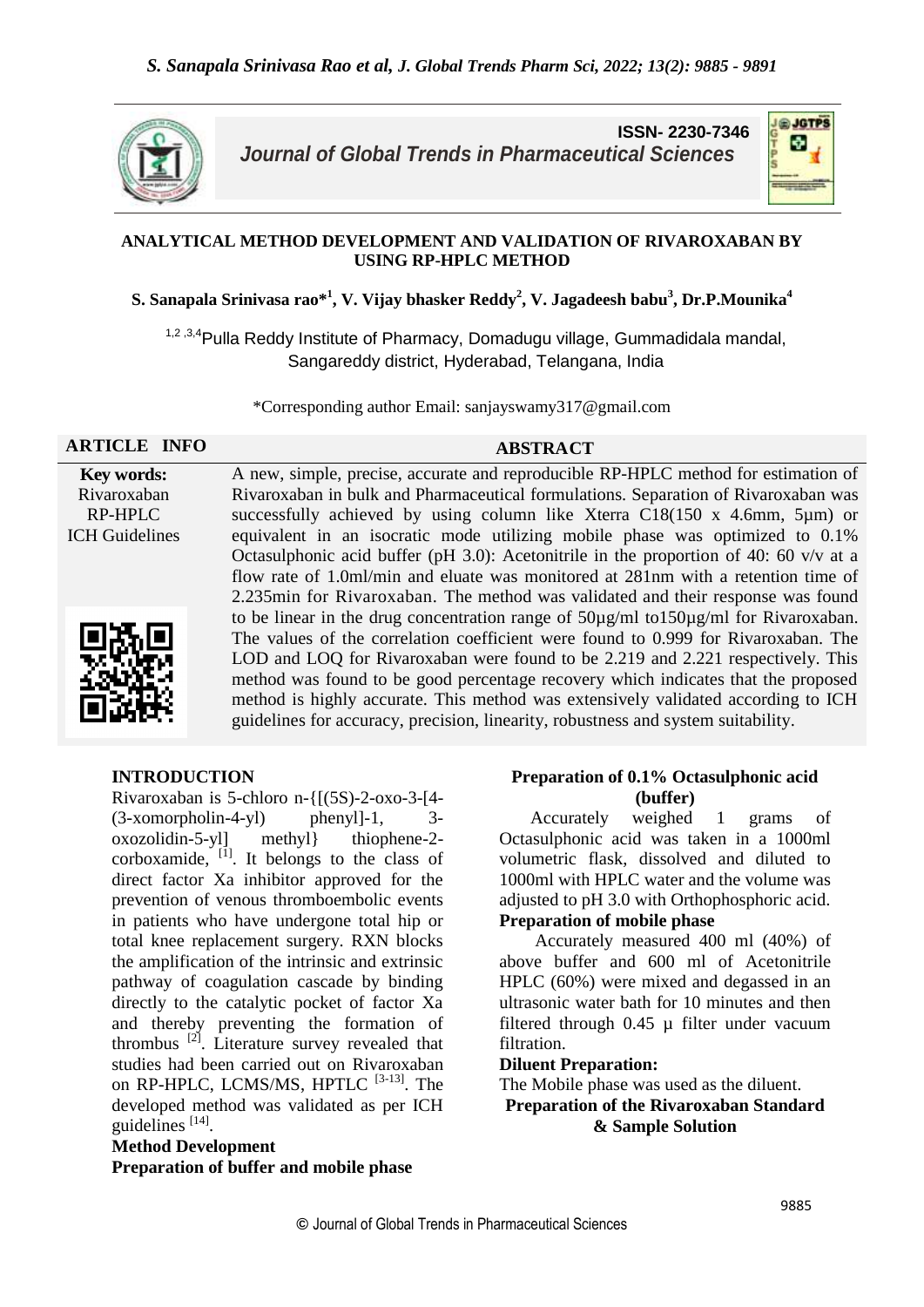### **Standard Solution Preparation**

Accurately weigh and transfer 25mg of Rivaroxaban working standard into a 25ml clean dry volumetric flask add about 10ml of Diluent and sonicate to dissolve it completely and make volume up to the mark with the same solvent. (Stock solution)

Further pipette 0.75 ml of the above stock solutions into a 10ml volumetric flask and dilute up to the mark with diluent. (75ppm of Rivaroxaban)

### **Sample Solution Preparation**

Accurately weigh 5 tablets crush in mortor and pestle and transfer equivalent to 25mg Rivaroxaban (marketed formulation=132.5mg of tablet Powder) sample into a 25ml clean dry volumetric flask add about 10 ml of Diluent and sonicate it up to 30 mins to dissolve it completely and make volume up to the mark with the same solvent. Then it is filtered through 0.44 micron Injection filter. (Stock solution)

Further pipette 0.75 ml of Rivaroxaban from the above stock solution into a 10ml volumetric flask and dilute up to the mark with diluent. (75ppm of Rivaroxaban)

### **Procedure**

Inject 5 µL of the standard, sample into the chromatographic system and measure the areas for Rivaroxaban peaks and calculate the %Assay by using the formulae.

### **Method Validation**

#### **Precision**

### **Procedure**

The standard solution was injected for six times and measured the area for all six injections in HPLC. The %RSD for the area of six replicate injections was found to be within the specified limits.

### **Sample Solution Preparation**

Accurately weigh 5 tablets crush in mortor and pestle and transfer equivalent to 25mg Rivaroxaban (marketed formulation=132.5mg of tablet Powder) sample into a 25ml clean dry volumetric flask add about 10 ml of Diluent and sonicate it up to 30 mins to dissolve it completely and make volume up to the mark with the same solvent. Then it is filtered through 0.44 micron Injection filter. (Stock solution) Further pipette 0.75 ml of Rivaroxaban from the above stock solution into a 10ml volumetric flask and dilute up to

the mark with diluent. (75ppm of Rivaroxaban)



**Fig. 1: Chromatogram for precision Table 1(a): Results for Precision**

| Injection        | Area for<br>Rivaroxaban |  |  |
|------------------|-------------------------|--|--|
| Injection-1      | 347358                  |  |  |
| Injection-2      | 345898                  |  |  |
| Injection-3      | 349624                  |  |  |
| Injection-4      | 351347                  |  |  |
| Injection-5      | 345567                  |  |  |
| Injection-6      | 349045                  |  |  |
| <b>Average</b>   | 341839.8                |  |  |
| <b>Standard</b>  | 2261.2                  |  |  |
| <b>Deviation</b> |                         |  |  |
| %RSD             | 0.6                     |  |  |

**Acceptance Criteria:** The % RSD for the area of six standard injections results should not be more than 2%**.**

**Table 1(b) : % Assay results for method precision**

| <b>Sample Name</b>               | % Assay for<br>Rivaroxaban |
|----------------------------------|----------------------------|
| Method precision-1               | 100.28                     |
| Method precision-2               | 100.758                    |
| Method precision-3               | 100.27                     |
| Method precision-4               | 100.44                     |
| Method precision-5               | 100.03                     |
| Method precision- $\overline{6}$ | 100.16                     |
| Average                          | 100.26                     |
| Standard deviation               | 0.15                       |
| % RSD                            | 0.15                       |

**Acceptance Criteria:** The % RSD for the area of six standard injections results should not be more than 2%.

### **Specificity**

For Specificity Blank and Standard are injected into system. There is no any interference of any peak in blank with the retention time of the analytical peaks.

**Procedure:** Inject the standard solution, Accuracy -50%, Accuracy -100% and Accuracy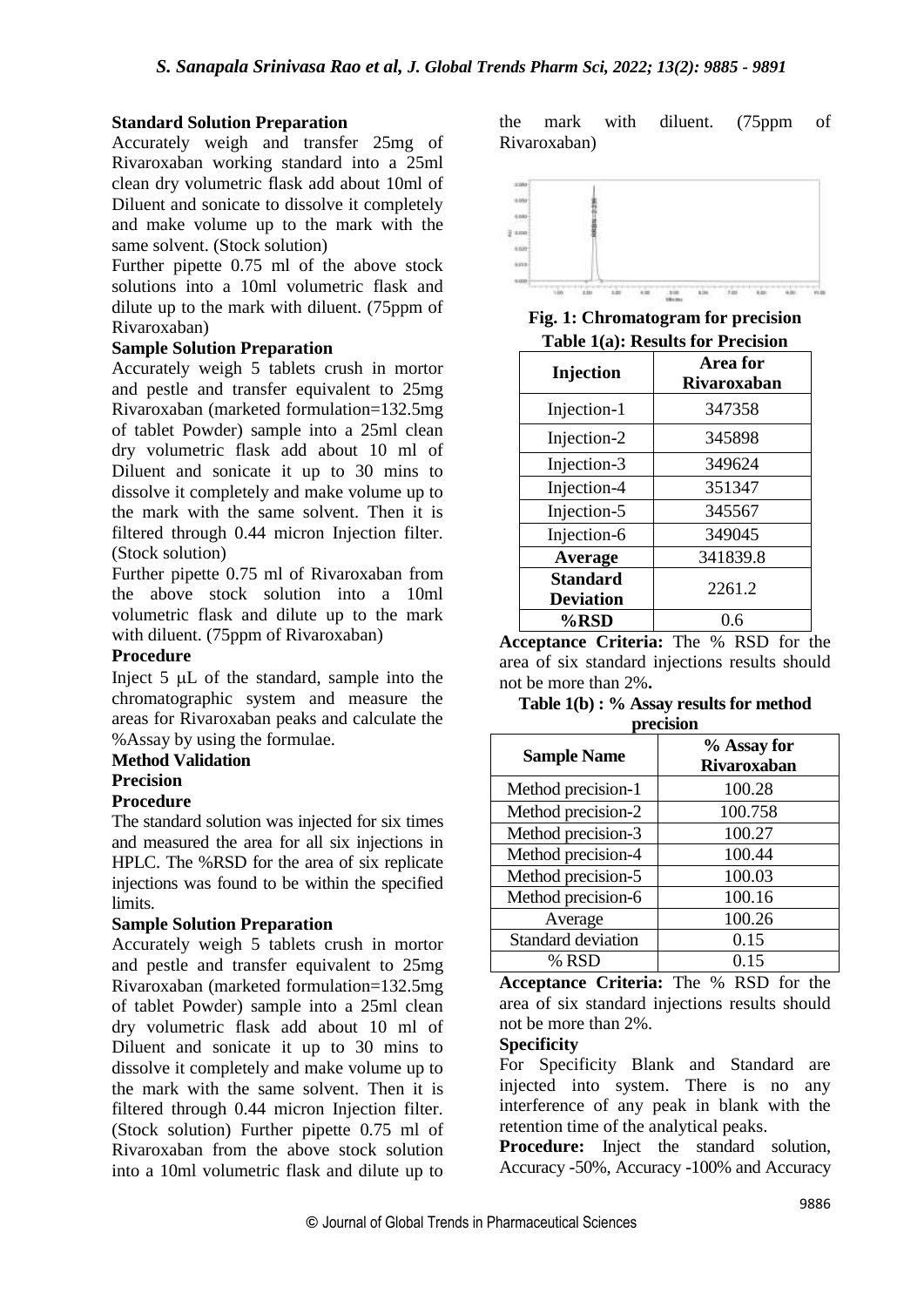-150% solutions. Calculate the Amount found and Amount added for Rivaroxaban and calculate the individual recovery and mean recovery values.

### **Linearity**

**Preparation of Level – I (25 ppm of Rivaroxaban)** 0.25 ml of above stock solutions has taken in different 10ml of volumetric flasks, dilute up to the mark with diluent.

**Preparation of Level – II (50 ppm of Rivaroxaban)** 0.5 ml of above stock solutions has taken in different 10ml of volumetric flasks, dilute up to the mark with diluent.

**Preparation of Level – III (75 ppm of Rivaroxaban)** 0.75 ml of above stock solutions has taken in different 10ml of volumetric flasks, dilute up to the mark with diluent.

### **Preparation of Level – IV (100 ppm of Rivaroxaban)**

1.0 ml of above stock solutions has taken in different 10ml of volumetric flasks, dilute up to the mark with diluent

### **Preparation of Level – V (125ppm of Rivaroxaban)**

1.25 ml of above stock solutions has taken in different 10ml of volumetric flasks, dilute up to the mark with diluent

### **Procedure**

Inject each level into the chromatographic system and measure the peak area.

Plot a graph of peak area versus concentration (on X-axis concentration and on Y-axis Peak area) and calculate the correlation coefficient.

**Limit of Detection: (for Rivaroxaban)**

### **Preparation of 0.26µg/ml solution**

Accurately weigh 5 tablets crush in mortor and pestle and transfer equivalent to 25mg Rivaroxaban (marketed formulation=132.5mg of tablet Powder) sample into a 25ml clean dry volumetric flask add about 10 ml of Diluent and sonicate it up to 30 mins to dissolve it completely and make volume up to the mark with the same solvent. Then it is filtered through 0.44 micron Injection filter. (Stock solution)

Further pipette 0.75 ml of Rivaroxaban from the above stock solution into a 10ml volumetric flask and dilute up to the mark with diluent. (30ppm of Rivaroxaban) Further pipette 1ml of the above stock solution into a 10ml volumetric flask and dilute up to the mark with diluents. Further pipette 0.34ml of the above stock solution into a 10ml volumetric flask and dilute up to the mark with diluents.

### **Limit of Quantification**

### **Preparation of 0.83µg/ml solution:**

Accurately weigh 5 tablets crush in mortor and pestle and transfer equivalent to 25mg Rivaroxaban (marketed formulation=132.5mg of tablet Powder) sample into a 25ml clean dry volumetric flask add about 10 ml of Diluent and sonicate it up to 30 mins to dissolve it completely and make volume up to the mark with the same solvent. Then it is filtered through 0.44 micron Injection filter. (Stock solution) Further pipette 0.75 ml of Rivaroxaban from the above stock solution into a 10ml volumetric flask and dilute up to the mark with diluent. (30ppm of Rivaroxaban) Further pipette 1 ml of the above stock solution into a 10ml volumetric flask and dilute up to the mark with diluents.Further pipette 1.1 ml of the above stock solution into a 10ml volumetric flask and dilute up to the mark with diluents.

### **Robustness**

 As part of the Robustness, deliberate change in the Flow rate, Mobile Phase composition, Temperature Variation was made to evaluate the impact on the method.

### **A. The flow rate was varied at 0.9 ml/min to 1.1 ml/min.**

Standard solution 75ppm of Rivaroxaban was prepared and analysed using the varied flow rates along with method flow rate. On evaluation of the above results, it can be concluded that the variation in flow rate affected the method significantly. Hence it indicates that the method is robust even by change in the flow rate  $\pm 10\%$ .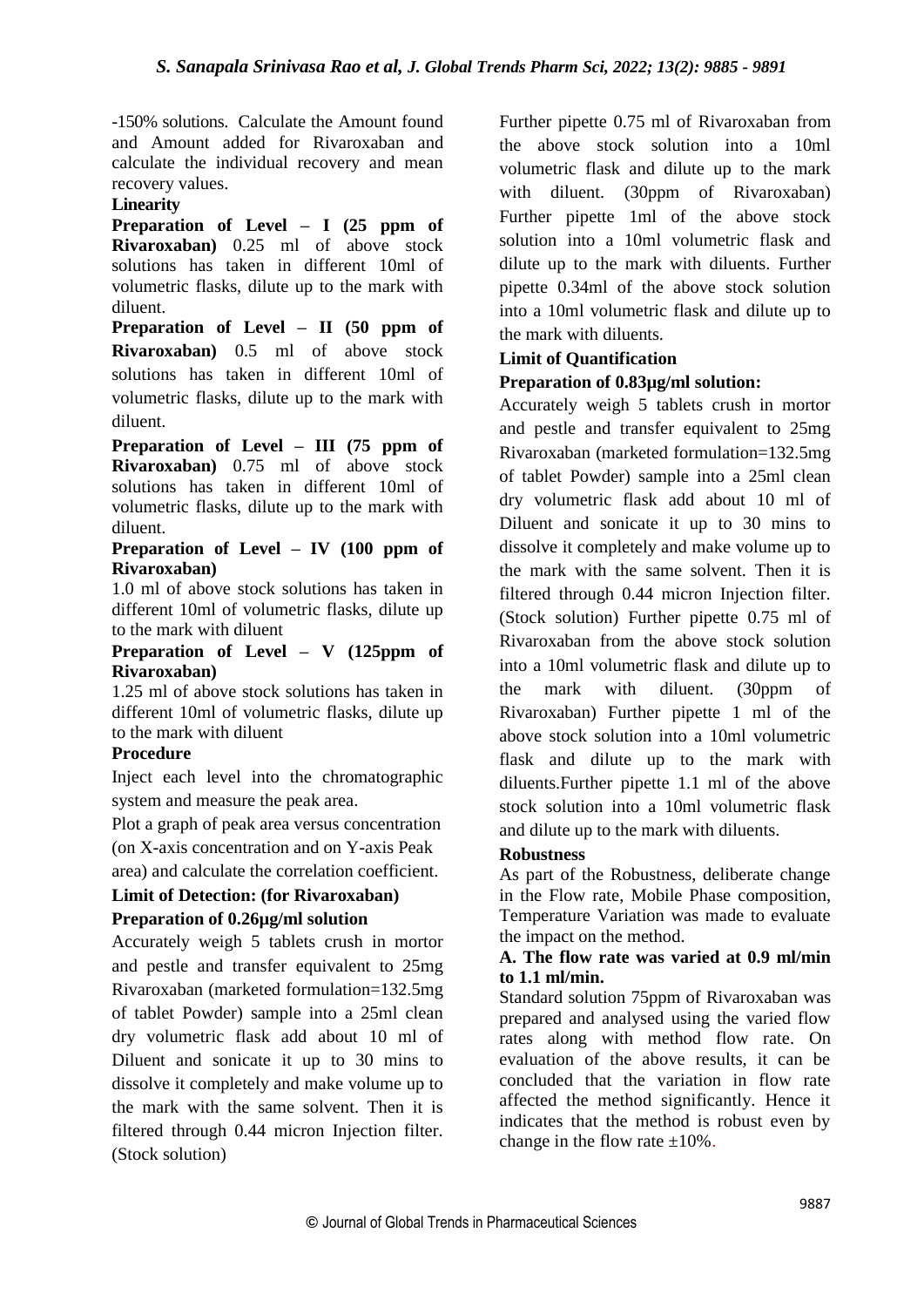

**Fig. 2: Chromatogram for specificity Table 2: Accuracy results for Rivaroxaban**

| <b>%Concentration</b><br>(at specification<br>Level) | Area*   | Amount<br><b>Added</b><br>(mg) | <b>Amount</b><br><b>Found</b><br>(mg) | % Recovery | <b>Mean</b><br><b>Recovery</b> |
|------------------------------------------------------|---------|--------------------------------|---------------------------------------|------------|--------------------------------|
| 50%                                                  | 1745738 | 12.5                           | 12.60                                 | 100.49     |                                |
| 100%                                                 | 347420  | 25                             | 25.00                                 | 99.99      | 100.02                         |
| 150%-3                                               | 518990  | 37.5                           | 37.34                                 | 99.58      |                                |

*\*n=3(mean area of three replicates)*

### **Acceptance Criteria**

The % Recovery for each level should be between 98.0 to 102.0%

**Table 3: Linearity Results: (for Rivaroxaban)**

| S. No                          | <b>Linearity Level</b> | <b>Concentration</b> | Area         |  |  |
|--------------------------------|------------------------|----------------------|--------------|--|--|
|                                |                        | 25                   | 117116       |  |  |
|                                |                        | 50                   | 234231       |  |  |
|                                |                        | 75                   | 351347       |  |  |
|                                |                        | 100                  | 458463       |  |  |
|                                |                        | 125                  | 585578       |  |  |
| <b>Correlation Coefficient</b> |                        |                      | <u>N 990</u> |  |  |

**Acceptance Criteria:** Correlation coefficient should be not less than 0.99.



**Fig. 3: Calibration Curve for linearity**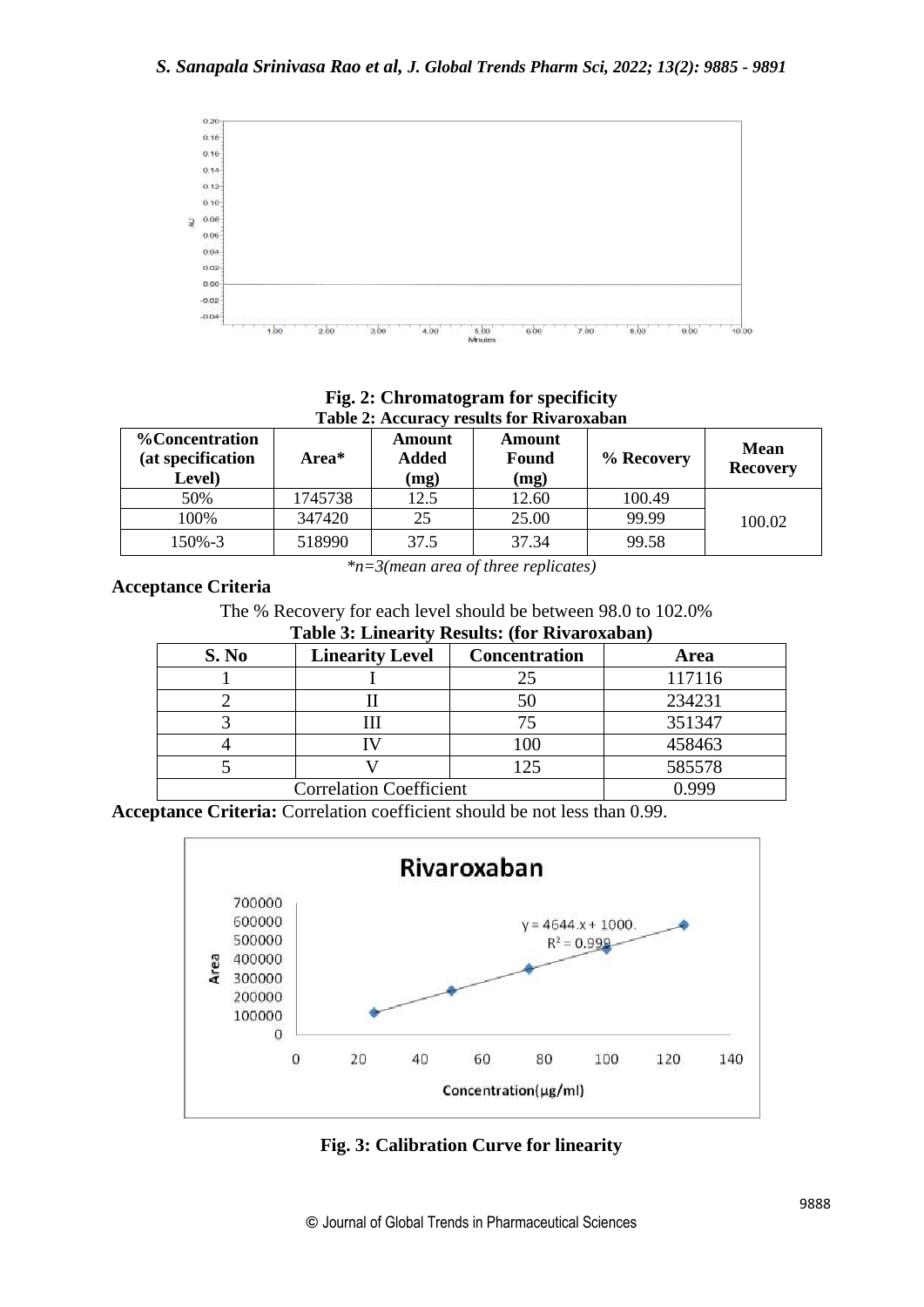





## **Acceptance Criteria:**

S/N Ratio value shall be 3 for LOD solution.





### **Calculation of S/N Ratio**

| <b>Average Baseline Noise obtained from Blank</b> | $\therefore$ 64 uV |
|---------------------------------------------------|--------------------|
| Signal Obtained from LOQ solution                 | $: 638 \mu V$      |
| $S/N =$<br>$638/64 = 9.97$                        |                    |

# **Acceptance Criteria**

S/N Ratio value shall be 10 for LOQ solution.



**Fig. 6(a): Chromatogram for Robustness (less flow)**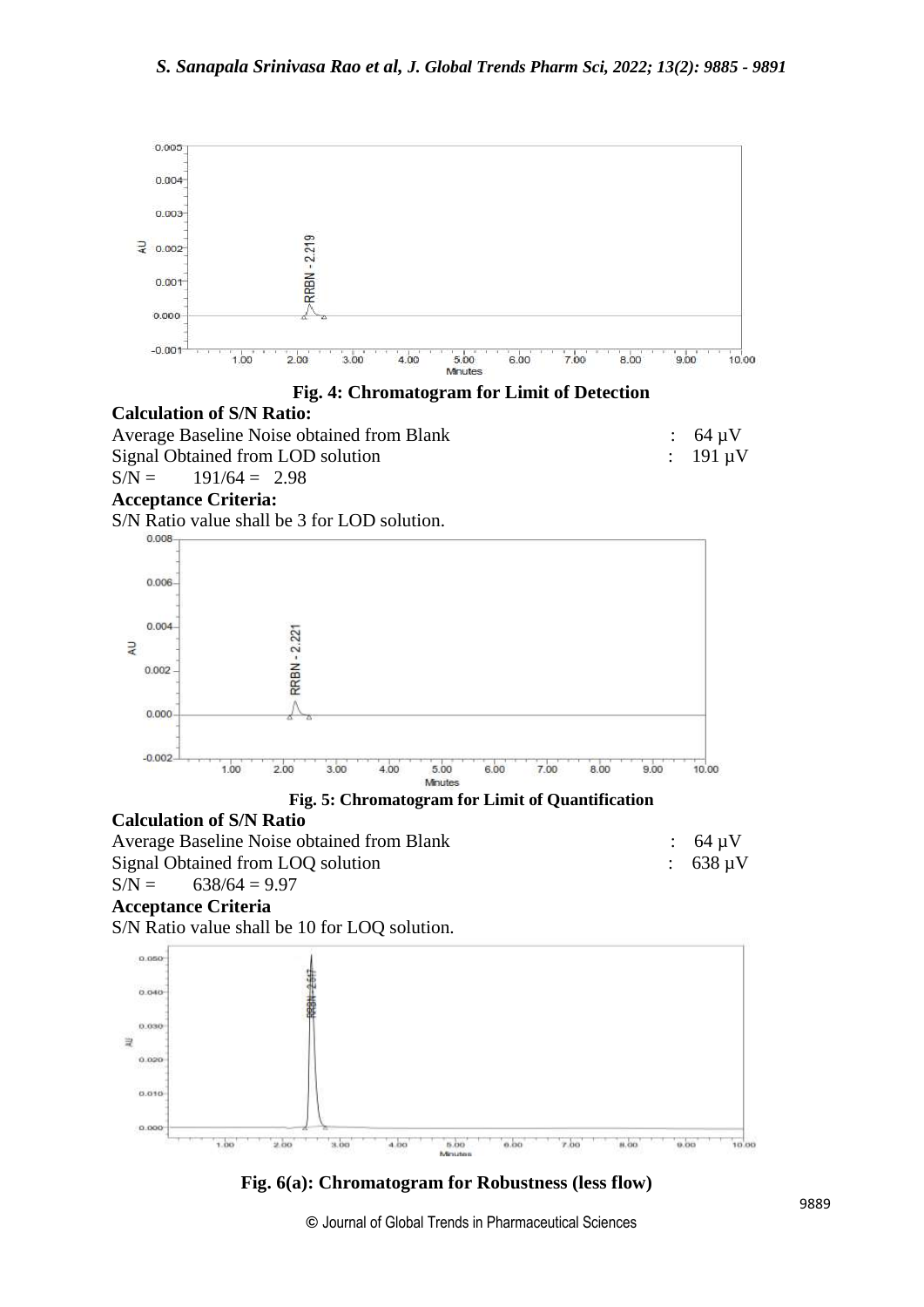

**Fig. 6(b): Chromatogram for Robustness (more flow)**

|       | <b>Flow Rate</b> | <b>System Suitability Results</b> |                    |  |
|-------|------------------|-----------------------------------|--------------------|--|
| S. No | (ml/min)         | <b>USP Plate Count</b>            | <b>USP Tailing</b> |  |
|       | 19               | 3639.37                           | 1.55               |  |
|       |                  | 3248.37                           |                    |  |
|       |                  | 3386.38                           | .54                |  |

| Table 4: System suitability results for Rivaroxaban |  |  |
|-----------------------------------------------------|--|--|
|-----------------------------------------------------|--|--|

**\*** Results for actual flow (1ml/min) have been considered from Assay standard. **B. The Organic composition in the Mobile phase was varied from 54% to 66%** 

 Standard solution 75ppm of Rivaroxaban was prepared and analysed using the varied Mobile phase composition along with the actual mobile phase composition in the method.



### **Fig. 7(a): Less Organic Composition**